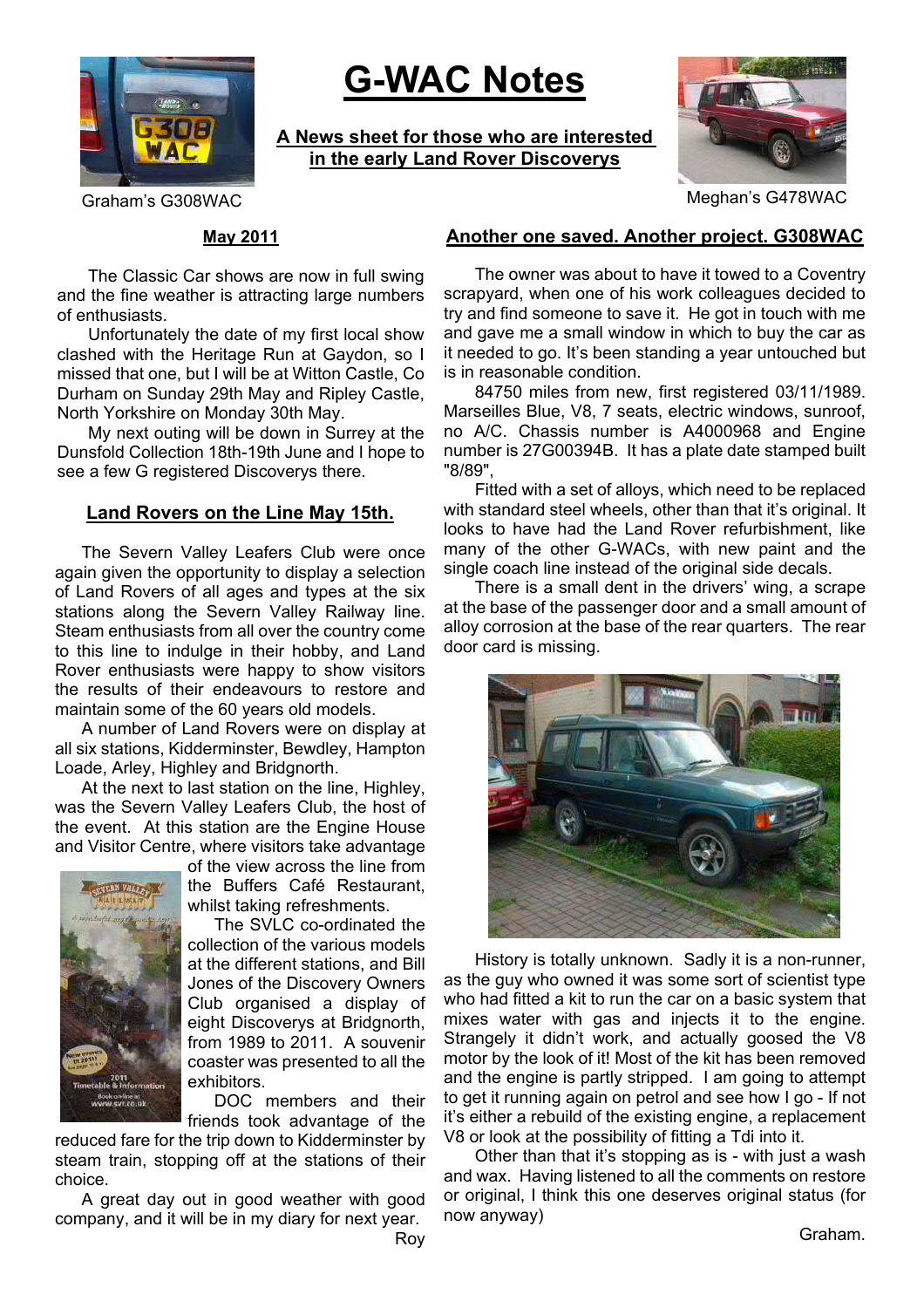## **The annual Heritage Run. 1st May.**

The 63rd Anniversary Heritage Run from the Land Rover factory at Lode Lane, Solihull, to the Heritage Motor Centre museum at Gaydon started with the usual well-organised assembly of Land Rovers in the car park, and with tea and coffee in the Land Rover Experience building, whilst signing on for the run .



After a drivers' briefing we waited a while for the police escort to arrive but left without them and followed the easily read "tulip arrow" instructions.

Alan Alcock, Chairman of the Land Rover Club (and an employee of JLR) waved us away at the start of the run, and Sands Photography took photographs. A mounted copy was presented to us free of charge at Gaydon.

With no police escort to hold the traffic lights and other road junctions, we soon lost contact with other drivers but met up again on one of the long uninterrupted sections.

The show at Gaydon in the past has been a two-day affair but this year with it being only a Sunday show there did not seem to be the club activity of previous years. The DOC stand had not enough helpers to erect the marquee, so the shop and flyers were spread out on tables in the bright sunshine. Paul France, the DOC Events Co-ordinator, managed to pull in a few members to fill the stand and Philip Bashall kindly parked his D4 there too.

I like to put a face to a name, and I met Emma Rawlinson, the Events Executive of the Land Rover Show. Emma is the niece of Keith Daffern who lives in France and owns an early Discovery.

The HMC at Gaydon is an ideal venue for gatherings of this kind, with its good café and facilities. The exhibits in the museum are under constant change so even if you have been there many times before, there is always something new to see.

Roy

## **Wanted**

Owner's Handbook for a 2.0 Mpi My contact details on the 5th page Roy

## **Additional email address**

I have now got an additional email address, roy@g-wac.com.

This compliments my normal address roy@scawdel.orangehome.co.uk and (for my sins) I am still Membership Secretary for the Discovery Owners Club at memsec@discoveryownersclub.org.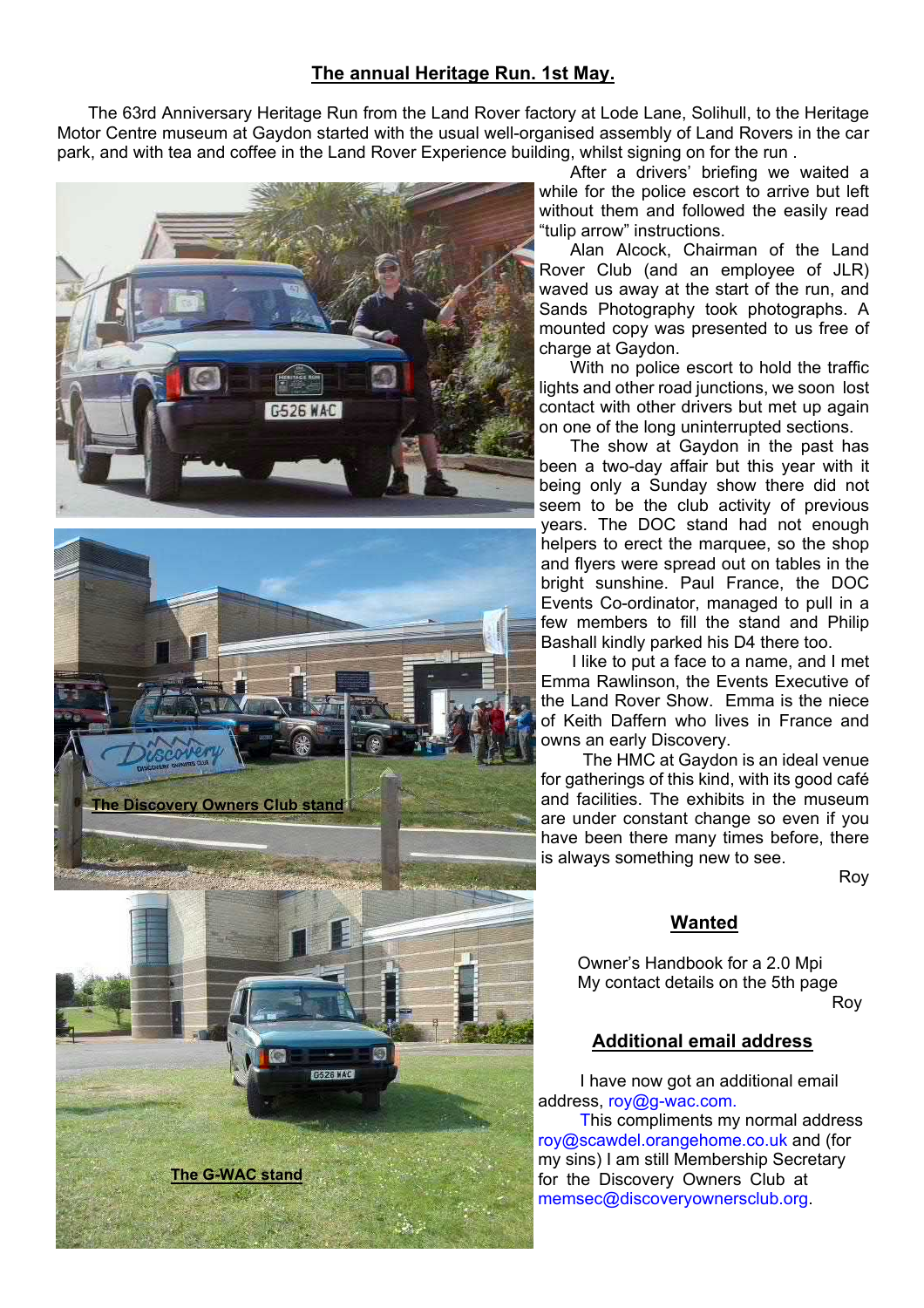# **Events 2011**

| June<br>18th-19th                            | Dunsfold Collection Open weekend. Springbock Estate. GU6 8EX.                                            |
|----------------------------------------------|----------------------------------------------------------------------------------------------------------|
| July<br>15th-17th                            | LROI Billing Show. Great Billing, Northamptonshire.                                                      |
| <b>August</b><br>$13th-14th$                 | LRM Show. Stoneleigh.                                                                                    |
| <b>September</b><br>$10th-11th$<br>24th-25th | LROI Show. East of England Showground, Peterborough, Cambridgeshire.<br>Abingdon 4x4 Festival. Abingdon. |
| <b>October</b><br>2nd<br>15th-16th           | London to Brighton<br>Plymouth social and road run.                                                      |

# **Dunsfold Collection Open Weekend. 18th–19th June.**

Is anyone going to the show? I have secured some stand space and passes for the two days.



Obviously we are not a club but have been accepted as the G-WAC Discovery Register. Any G registered Discovery will be welcome.



Let me know if you want to put your car on the "stand", first come first served basis, I will have 526 there both days.

The site is near Dunsfold, Surrey and the site postcode is GU6 8EX, but do not use the road from Alford.

#### **22nd Birthday Weekend. 15th-16th October 2011. Plymouth.**

Firstly many, many thanks to all those people and Discoverys that attended last years coming of age celebrations for the Land Rover Discovery.



We have now started organising this years 22nd birthday weekend on the above dates. The programme for this year's weekend will be roughly the same as last year; however, there may be a few tweaks to timings. Saturday night's social will be held at a different venue (tbc).

Also there may be a chance to drive a few green



lanes. This will be on the Friday before or the Monday after the weekend's events. The lanes will all be non-damaging and finish with a Fish 'N' Chip

Supper in Looe.

Have a look at the birthday website. Discoverybirthdayparty.co.uk

Lee Hayward. Cornwall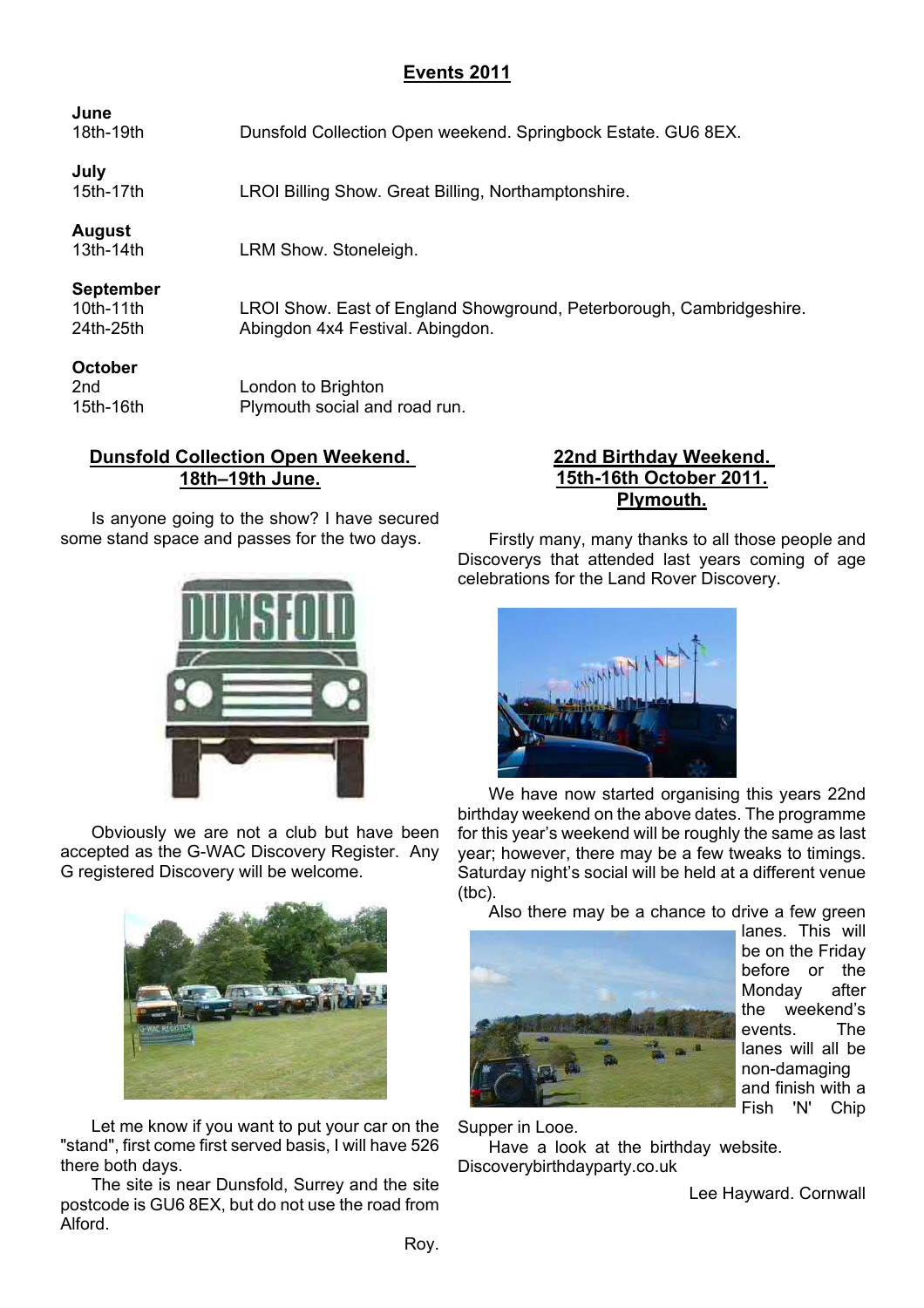#### **More ramblings from Nic. (534)**

Hi Roy. I hope you're all OK up there in Yorkshire, apologies for not coming to the Severn Valley Railway, I gave it a miss for two reasons, firstly I've had rather sore feet for the past couple of months and I also thought the time would be better spent on 534. Actually there was one more reason for not going, and that is my 'spare' tow car, the amazing rust free Disco', is not really much of a show car because the previous owner had carried things past it in their garage rather carelessly, and it has a multitude of minor scratches and TWO very annoying dents! Things are set to change though because I know a fantastic local body man who looked at it two weeks ago and gave me an astonishingly good price for fixing the plethora of annoyances!

Strangely my nicest looking car is my daily use 200Tdi, we took that to Weston Park Classic Car show a couple of weeks ago. It also drew the attention of the law and VOSA recently, and I was issued with a certificate! Sadly it was not a nice certificate but a prohibition notice for no tachograph! Luckily I still have two 12 volt tachos from my LDVs but it still cost £400 to fit one of them (plus the 200 quid fine!) but frustratingly it would seem that a retrofit tachograph in a Discovery is causing undue strain on the speedometer drive because it's broken twice in less than 2000 miles! I have got a nice picture of it performing a nice levitation trick and I'll add that onto the pics, it's easier to make a Disco' float in mid air than get a tachograph to work in one properly!





Anyway back to 534 and today I fitted its headlights and front grille so it now has a nice face, the past few weeks have been spent tidying up its main rustiness which was where the front wheel arch liners attach. The real answer to fix this would be complete new inner wings and in my experience the only way of really tidying up an engine bay is without an engine in the way. But if you're going to go that far the body may as well come off the chassis as well!

I'm not losing sight of my original intention of just having a nice tidy example, one that will romp through MOTs for many years but never be a 'concours' contender, just a NICE one! When eventually I do have a



Or how I had a lump of Range Rover extracted from my eye by Manuel from Faulty Towers? Maybe fit them in next time 'ey?

nice one I can return to things that would have benefited from more detailed attention, things like the brake servo that was painted with that very rare 1970's special 'Brute 33 brake servo paint'... "Splash it on all over!" Enjoy the pics; there will be more to come and more of my waffly updates! Did I ever tell you how a 1972 two door Range Rover

tried to kill me with THE most violent steering shimmy ever?

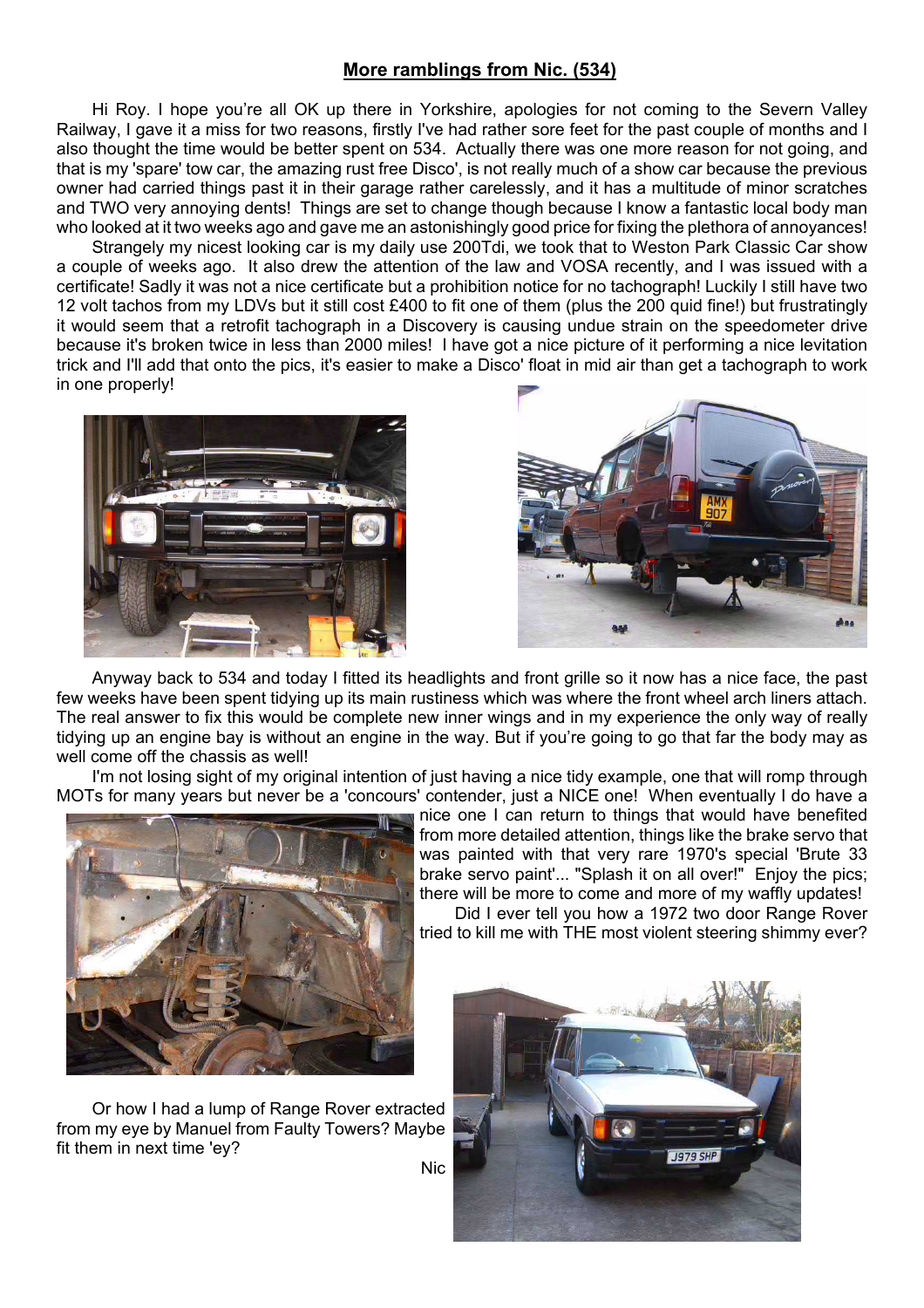# **Convoy for Heroes. Sunday 24th April.**

The Help for Heroes charity is a great success and raises funds in many ways. In an effort to add to the fund, and at the same time to make an attempt on the Guinness World Records for the longest convoy of Land Rovers, the Land Rover fraternity attempted to beat the record of 260.

Land Rover enthusiasts gathered at various venues around the country to travel in mini convoys to the



When we arrived at Gaydon, the members of our mini convoy made their various accommodation arrangements. Margaret and I had booked accommodation at Lenny Henry's place at Warmington, just South of Gaydon, so after a browse round the BMIH and a snack at the café, we made our way to the Premier Inn and a nice evening dinner at the adjacent Wobbly Wheel, Brewers Fayre.

Saturday was spent in the sunshine, meeting old friends and signing in for the record attempt. The BMIH is an ideal venue for gatherings of this kind, with its good café and facilities. The exhibits in the museum is under constant change so even if you have been there many times before, there is always something new to see.

The rules from GWR regarding a convoy attempt are quite strict about what constitutes a convoy, and the spacing between the moving vehicles is quite critical, no further apart than two vehicles length. The rule was difficult to adhere to because a great deal of concentration was required to make sure that the distance was not exceeded or that you did not hit the vehicle in front.

Some drivers left long gaps, which meant that others had to bunch up behind and sometimes stop. This problem continued during the three runs and therefore the attempt may not qualify. 380 Land Rovers were in convoy but GWR have yet to confirm the result.

## **G-WAC Notes on website**

Brian Radford, of Northmead 4x4, is keeping up-to-date with a copy of the Notes on his website. All the back issues from the start in May 2007 are there. He also has another website to advertise Classic Rallies and shows. Have a look at the sites. www.northmead4x4.co.uk/gwac\_discoverys.htm www.classicrallies.co.uk/index.htm



Compiled by Roy Preston. If anyone would like to contribute an article for these notes, or receive a copy, please email me at roy@g-wac.com or post your address to B R Preston, "Scawdel", Wormald Green, Harrogate, North Yorkshire, HG3 3PU. Phone 01765 677124. Mobile 07876 473714

#### Edited version

British Motor Industry Heritage museum at Gaydon. A mini convoy, starting from Banff in Scotland, was organised by Kevin Bond to start out on Thursday 21st with an overnight stop at Scotch Corner in North Yorkshire.

Margaret and I had arranged with Kevin to meet the convoy at Woodall Services but we were a bit late starting out from home and the convoy had already left when we arrived at Woodall. I made a call to Kevin to say that we may be able to catch them up at Donington Services. Sure enough, when we arrived at Donington they were waiting for us. The mini convoy had grown to eight Land Rovers and a further owner joined us at Coventry Services



Issue 47 May 2011

Roy